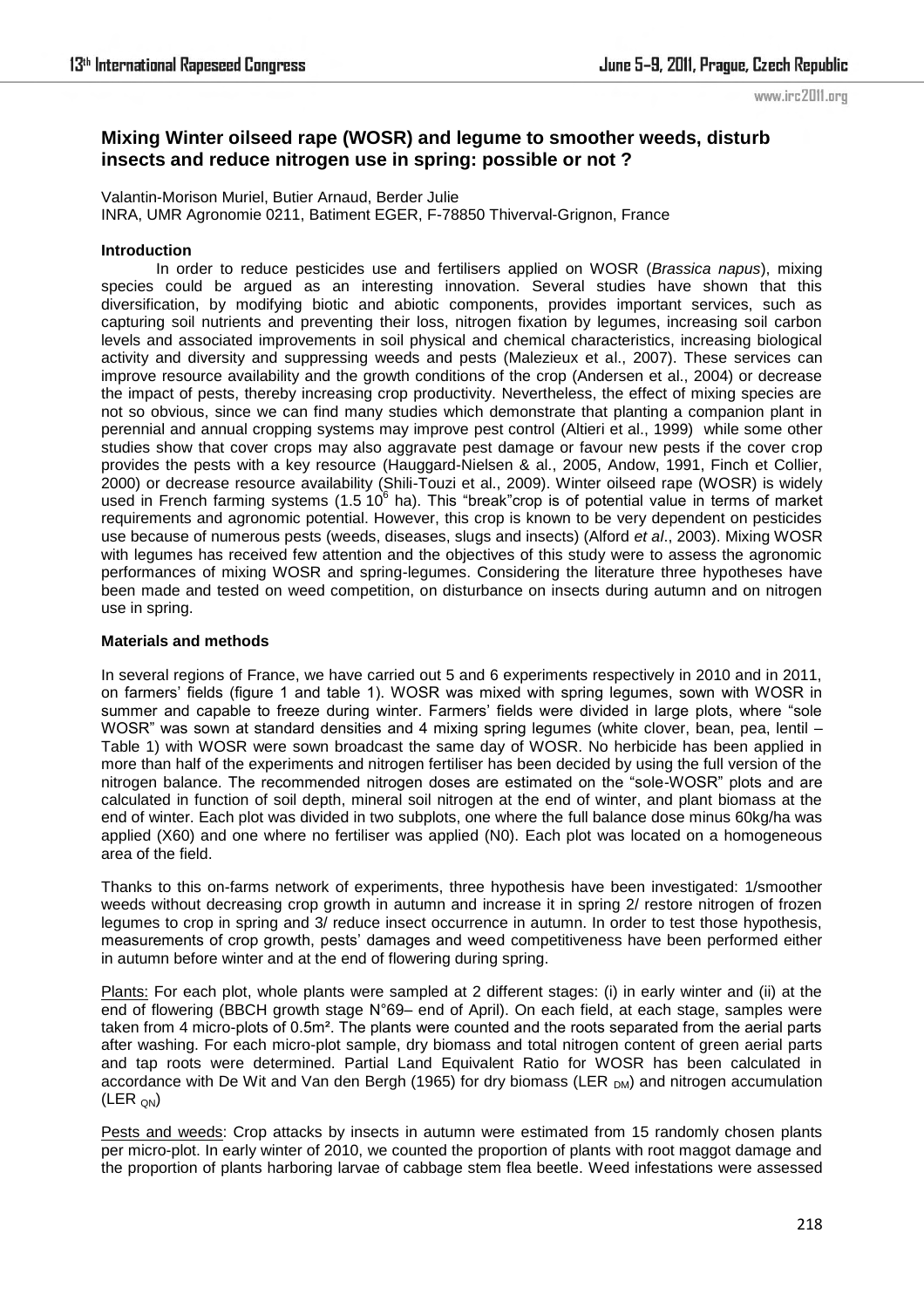on the micro-plots used for plant sampling, on the same dates. We counted the number of plants of each weed species. We determined total aerial dry biomass of all weeds.



*Figure 1: Map of the on–farm fields' network. Red points represent the fields carried out in 2010 and green ones represent the fields carried out in 2011.* 

|      |                                              | Legume species mixed with<br>WOSR |          |          |                 |
|------|----------------------------------------------|-----------------------------------|----------|----------|-----------------|
| Year | Name and department of the<br>farmers' field | Horse<br>Bean                     | Lentil   | Pea      | White<br>clover |
| 2010 | Breuil Bernard (79)                          | $\Omega$                          | $\times$ | $\Omega$ | 0               |
|      | Catenoy (60)                                 | $\times$                          | $\Omega$ | $\times$ | $\Omega$        |
|      | St Michel et Chanveaux (49)                  | $\Omega$                          | X        | $\Omega$ | 0               |
|      | St Privé (89)                                | ×                                 | $\Omega$ | $\times$ | $\Omega$        |
|      | Thézac (17)                                  | ×                                 | $\times$ | $\times$ | ×               |
| 2011 | Sainneville (76)                             | ×                                 | $\times$ | $\times$ | X               |
|      | Catenoy (60)                                 | ×                                 | $\times$ | $\times$ | $\times$        |
|      | Grignon (78)                                 | ×                                 | $\times$ | $\times$ | $\times$        |
|      | St Privé (89)                                | ×                                 | $\times$ | $\times$ | $\times$        |
|      | Ste Blandine (79)                            | ×                                 | X        | $\times$ | $\times$        |
|      | Tréchy (77)                                  | ×                                 | $\times$ | $\times$ | ×               |

*Table 1: Legume species mixed with WOSR in the 11 farmers' fields during the two years*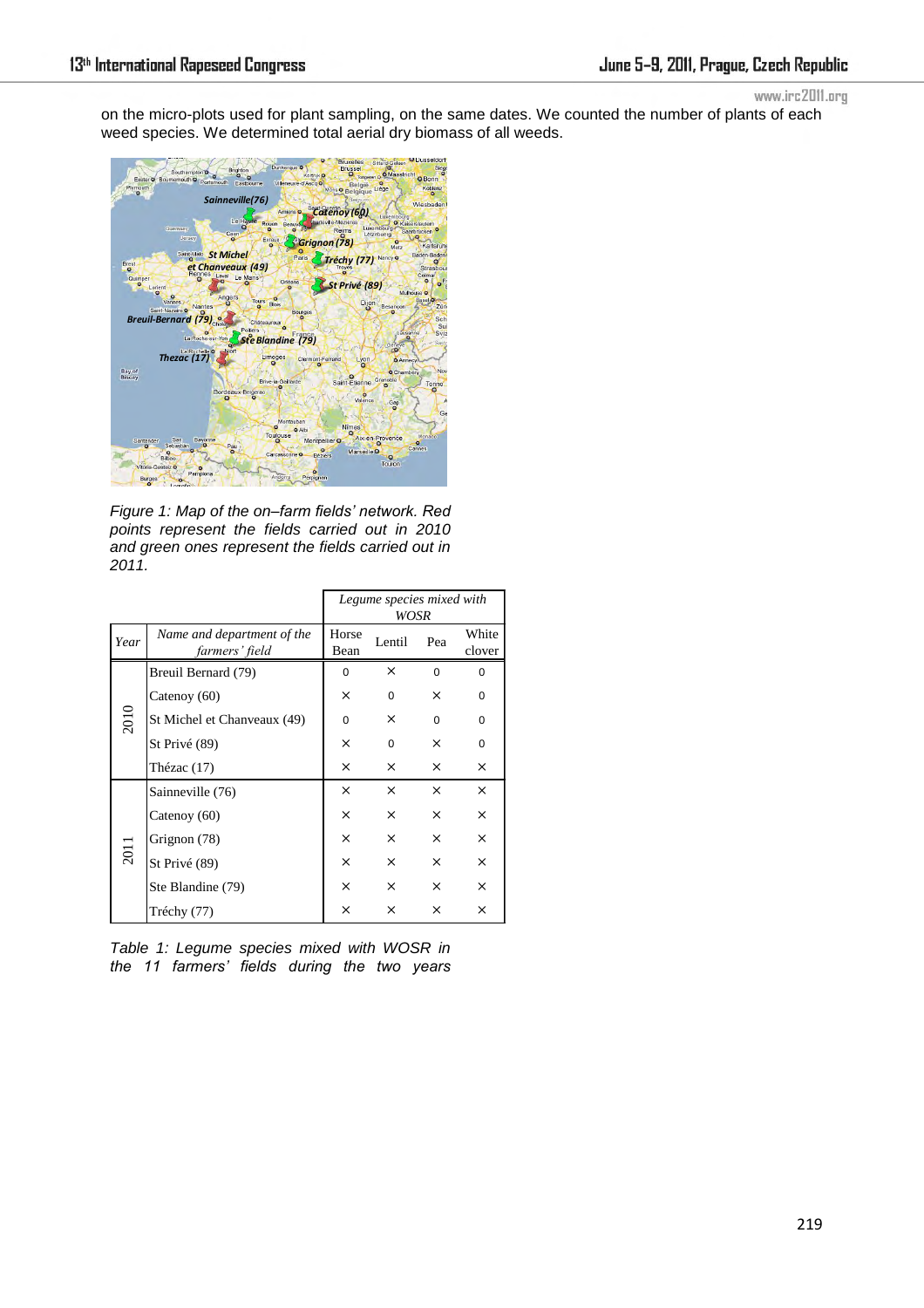## **Results and discussion**

#### Mixing legumes with WOSR in autumn decreased weed biomass?

The weed biomass was rather low in 6/11 experimental fields; therefore we did not test the smothering effect of legume mixed crop. For **2**/5 experimental fields (Saint-Michel, Thézac, Figure 2), the weed biomass was significantly lower under mixing crop than under sole crop and particularly under lentil and pea. Moreover, despite the differences were not significant in Breuil Bernard and Trechy, we can notice that weed biomass was lower under lentil and horse bean than under the sole crop.



*Figure 2: Variation of Weeds biomass (g/m2) under single crop and mixed crop in autumn and Kruskal-Wallis test results (S: significant difference at p=0.05 and NS: no significant difference at p=0.05, \*: modalities which are significantly different with Siegel and Castellan multiple comparison test at p=0.05)* 

Diversity of weed species was relatively high (Shannon index vary from 1,27 and 1,57 among the experiments), but was not significantly different in sole crop and in mixing crop and was also not affected by legume species in mixture with WOSR. However, the weed densities did not decrease enough and in spring the weed biomass was very high whatever the mixing crop (data not shown). This suggests that the mixing crop permitted to smoother weeds in autumn as long as the legume species were present. Considering the interspecific competition in autumn, partial Land equivalent Ratio measured on biomass of WOSR in autumn showed often a considerable decline (Figure 3 – LER ranged from 0.40 to 1.56). Therefore, either in autumn 2009 and 2010, many of the legumes crops have induced competition, especially in farmers' fields characterised by high nitrogen in soil (Saint-Michel) or high soil depth (Catenoy).

# Mixing legumes with WOSR could restore nitrogen to the crop during spring?

When no fertilizer has been applied during spring 2010, the nitrogen accumulated in spring by WOSR was higher when mixing legumes were sown, specifically under horse bean. It resulted in LER  $_{ON}$ often higher than 1. However, these differences between sole WOSR and mixing legumes in spring did not occur systematically. Indeed, in farmers' fields characterised by high nitrogen in soil (Saint-Michel and Pornic), mixing legumes have not accumulated much nitrogen in autumn and have induced competition for light and nitrogen, resulting in a lower LER  $_{QN}$  either in autumn or in spring. When the nitrogen accumulation was higher in plots with mixing legumes than in plots with single WOSR, the differences between them ranged from 7,9kg/ha and 38,7 kg/ha whatever the nitrogen fertilisation regime (X60 or N0).

#### Mixing legumes with WOSR reduced insect occurrence?

For all legumes species tested in every field, the occurrence of root maggot damages and of cabbage stem flea beetles larvae were not significantly reduced on WOSR plants mixed with legumes.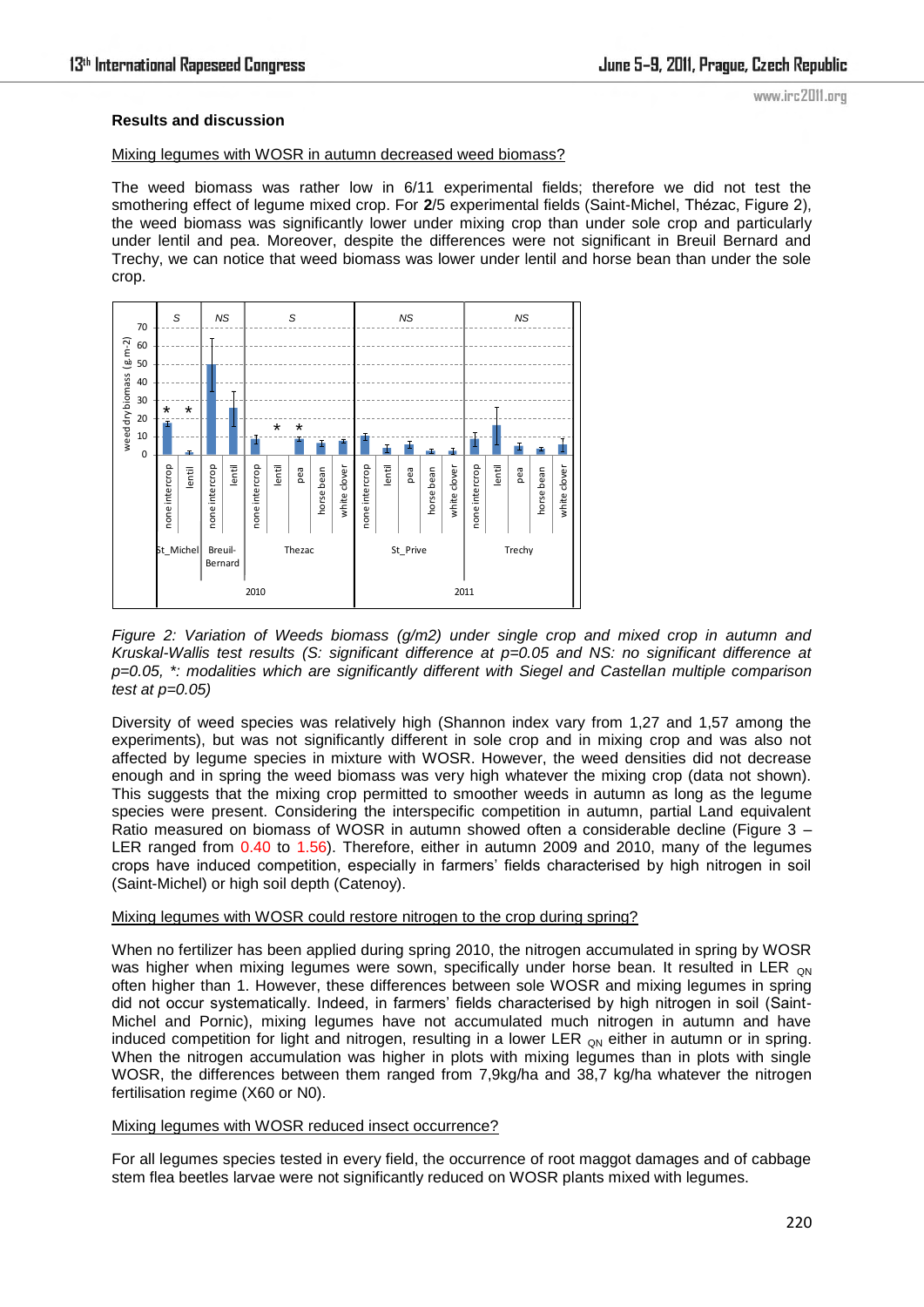

*Figure 3: Above ground dry biomass accumulation in 2009 autumn (A) and 2010 autumn (B) for WOSR (yellow bars) and for mixing legumes (green bars). Values are the means +- standard deviation. Partial WOSR Land equivalent ratio (LER DM) is mentioned on each bar.* 

# **References**

Alford, D.V., Nilsson C., Ulber B., 2003. Insect pests of oilseed rape crops. In D. V. Alford (Ed.), Biocontrol of oilseed rape pests (pp. 9–41). Blackwell Science, Oxford, UK.

Altieri M.A. (1999) The ecological role of biodiversity in agroecosys- tems, Agr. Ecosyst. Environ. 74, 19–31.

Andersen M.K., Hauggaard-Nielsen H. , Ambus P & Jensen E.S. 2004. Biomass production, symbiotic nitrogen fixation and inorganic N use in dual and tri-component annual intercrops. *Plant and Soil* 266: 273–287.

Andow, D. A. 1991. Vegetational diversity and arthropod population response. Annu. Rev. Entomol. 36: 561-586.

Finch S & Collier R H, 2000. Integrated pest management in field vegetable crops in northern Europe, with focus on two key pests. Crop protection 817-824.